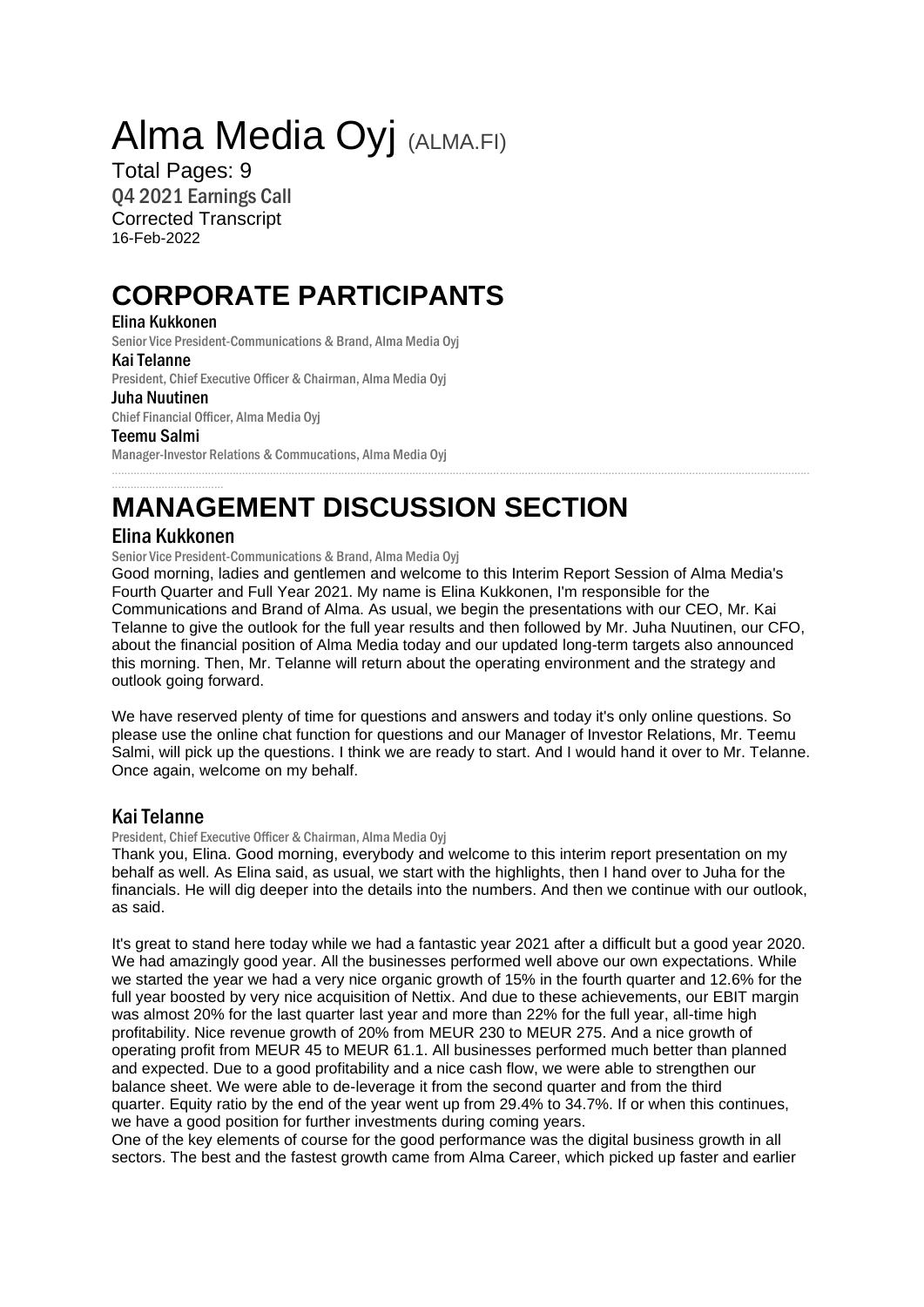than anticipated from the COVID-19 dive, MEUR 8.8 revenue growth on fourth quarter and adjusted operating profit growth of MEUR 4.5.

Very high profitability level, nice growth, and especially high invoicing rate at the moment, but as we can see all the businesses grew nicely. Operating profit developed better than anticipated. The Shared Services MEUR 1.4 costs as we have here, it came almost all from long-term incentive costs due to a good development of Alma Share during the recent years. We have, of course, more of these long-term incentives and they were here reported costs this time. This cost increase came from that almost entirely.

As said, very strong digital growth; both from advertising, subscriptions and digital services; this has been the strategy for us for quite a long time. We have been able to continue a good growth as you can see a nice jump from 2019 especially. We were on a high level and a high profitability and growth level. By the end of the year, 77% of our revenues coming from digital sources; so we are on a good side, on a winning side of the transformation from print to digital. There are still businesses inside Alma Talent to go on, but like for Consumer and Career, we are almost fully digital at the moment; very nice growth.

I will take a deeper dive into the business segment performance for the last quarter. Here, we have the drivers for the growth. I won't go deep into this, but to summarise: we are transforming the traditional Career business from the listed business to other businesses as well, as well as transforming the core business with new services.

Talent segment is, of course, concentrating on transforming the traditional business-to-business media to digital media, and to add on that different kind of digital information services for professionals and companies.

And the Consumer segment, we are concentrating more and more on marketplaces with the Nettix investment and different kind of digital services around this. Of course, Iltalehti, high reach is one of the key elements and the digital advertising on that site. And these are the elements that we count on and will continue to develop also in the future.

Alma Career, we had a very nice demand on the market, surprisingly good. We were a little bit surprised as well; how fast the recruiting business picked up after a difficult circumstance – a difficult start 2019 and the beginning of 2020 also; revenue growth of 57% during the fourth quarter and 31% for the full year. We have a very strong increase in our customer invoicing which guarantees also a nice start for this year inside the Alma Career segment. We have a very good speed at the moment in this segment also. Adjusted operating profit more than doubled during the last part of the year and 46% increase in EBIT for the full year 2021; well above our own plans and expectations. The main growth came from the core job board listing business, but to add on that we have a nice growth of added-value services like Seduo and other services around the core business. This is, of course, part of the strategy that we are running. As said, very important part of this good growth is on work but then the basic economic recovery in all markets has been one of the key elements. As you can see from the right side of this slide, all the countries have been growing nicely. The biggest one is of course Czech Republic, almost 50% revenue growth, but as you can see like from Croatia, 91% growth. Croatia which is heavily dependent on travelling and tourism is doing pretty well. On a high profitability level, nice growth, which is going to continue; really happy with this development. We are investing into the new services on Alma Career level, in a Career United program. It's like a team play initiative in order to increase the speed of product development we are going to share more technology together and increase the profitability and the growth of this segment. It's doing and running positively nicely at the moment; very good end result and nice start for the year as well. And when I'm talking about the nice start of the year, it comes from the good invoicing level of the Career, as you can see from the grey line here which is above revenue line which means that due to the revenue recognition of our Career business, this will end up to a good revenue development during the first half of the year. It's a really good situation.

Then I go forward to Alma Consumer where we have done the biggest investment in our history, Netflix investment last year. It's integrated into the segment. It's been a smooth transition and integration. A good setup for this year as well. Nice revenue growth during the last part of the year, and for the full year as well, 35% growth of revenues. Of course, most part of the revenue growth came from the Nettix acquisition, but a very nice organic growth based on good advertising sales, especially on the digital arena.

As you can see from here; 18% advertising growth during the last quarter and 26% during the whole year. And this means that Alma Media has also gained market share in Finland during inside the Consumer segment and inside the Finland among the Finnish peers. I'm really happy that we have been able to gain paying subscribers for Iltalehti digital media which is called Iltalehti Plus; very nice growth in this, a new initiative. And due to this good development of Iltalehti Plus, we've been able to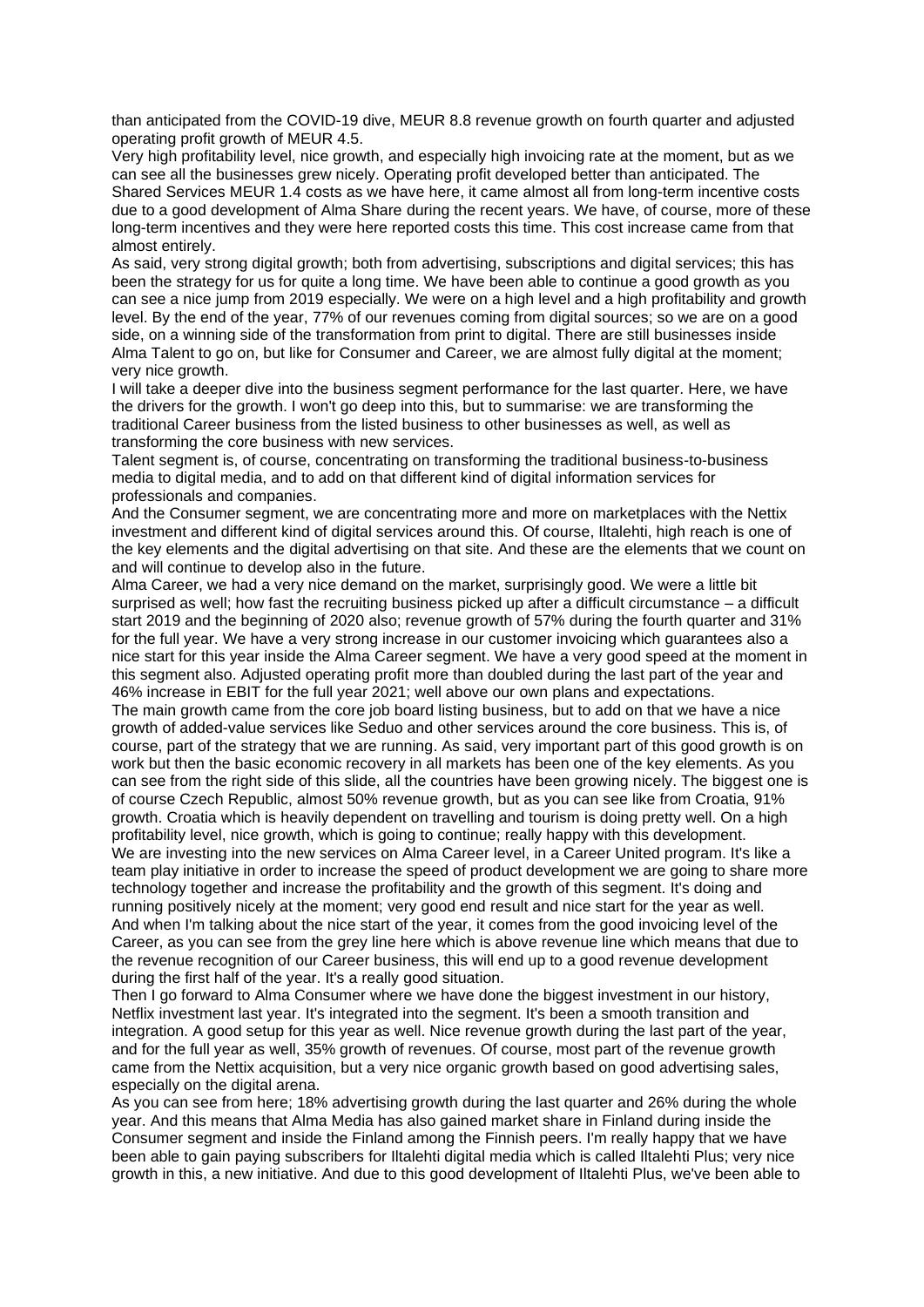mitigate the natural decline of single copy sales of Iltalehti. The market is still declining on the print side.

We had also very nice growth on other services like mobility services, housing services and comparison services. So, the housing market has been stable and nicely growing during the year. We have been able to defend our market-leading position on a high profitability level; really nicely done. And on mobility side as well, used car market has been really good. There have been difficulties in the new car sales as we all know, but as you can see, very nice growth on a high profitability level as well. Very good operating margin and the revenues nicely up from last year.

And finally to Alma Talent, the business-to-business media and services side; very solid quarter. We had a very, very demanding comparables. In 2020 last quarter was really good also for Talent, but still well above our own expectations; the full year development, especially nice revenue growth, very nice profitability growth for the full year. Digital advertising has been growing more than expected, even a very positive development on service side 15% growth, as you might remember. The DIAS acquisition that we made has been running smoothly and well. It is and will be really, really good for us for the coming years as well. Recurring revenue is one of the key targets that we are aiming at, at this segment. The share of recurring revenue was 64% during the last quarter and more than 70% during the full year; very nice growth of those. Digital subscriptions, digital services, those are the main elements for this target. Happy with all the segments that we have.

Now, I will hand over to Juha Nuutinen, our CFO. He will go more deeply into the financials and the numbers and the balance sheet as well. .................................................................................................................................................................................................................................

#### .................................... Juha Nuutinen

Chief Financial Officer, Alma Media Oyj

Good morning and thanks, Kai. Financial position; a couple of words about our solvency and balance sheet issues today, but also a few words of our updated long-term financial target. We released a new press release today concerning those and let's go detailed about the change, what we made. The first is the balance sheet and the net debt level. We have managed to decrease our net debt level; around MEUR 20 each quarter and because of our good cash flow. Our equity ratio is at the moment around 35% and it will approximately go to, at the end of this year, around 40%, 41%, but in spring because of dividends in the first quarter, it goes around 30% and then it increased to 40% towards the year end. And the net debt where it comes from, it's mostly coming from the term loan – three years term loan, MEUR 200 and we will made the first payment of this loan back in March, MEUR15. We will gradually decrease the actual loan amount as well. So, as Kai said, we'll be stronger and stronger in each quarter. It's good and we will have very healthy situation during this year.

And then the cash flow; we had really strong cash flow during the last quarter, but also during the second half last year. This MEUR 24 in the last quarter was one of the strongest cash flow what we have had. And this comes – one reason being our good result and an increased result, but also like Kai said earlier, we had – especially in recruitment, pretty good invoicing quarter and it means that we have quite a lot advance payments from the customers as well and that explains also the strong cash flow. So, it means that in this year, the increase in cash flow might be slightly lower than the increase in the profit. It's because of these advance payments this year. The CapEx, we have MEUR 3. There was no acquisition in this last quarter and this EURM 3 comes – one-half of this comes from the investments in our platforms and the other half, MEUR 1.5, comes from several renewals of our rental agreements in our smaller facilities. So totally, that CapEx level is MEUR 6 and we have said that there will be around MEUR 4 to MEUR 5 investments or CapEx on a yearly basis and that comes especially from the marketplace platform investments.

So that's the cash flow; and then the earnings per share. This €0.53 is one of our highest earnings per share figures ever concerning the continuing operations. Last year, of course, there was a capital gain of regional media and the effect was €0.80 of that; but €0.53 is from continuing operations. It's the highest level ever. You can also see the cash flow, the operating cash flow. It's €0.92 and that's also the highest level that we have had. And the dividend, what is now suggested to Annual General Meeting is €0.35 and it's €0.05 higher than last year. It might be higher as well because we have stronger earnings per share, but because of our balance sheet it's now only €0.05 increase this time, but if this continues to following years, we have room to increase this dividend from that level as well. Our return on equity was 24% which is a good ratio; and also the return on investments was 14%. That's also pretty good number if you are taking account the huge investments what we have made, nearly MEUR 300.

And then the long-term financial targets, we changed the adjusted operating margin target today and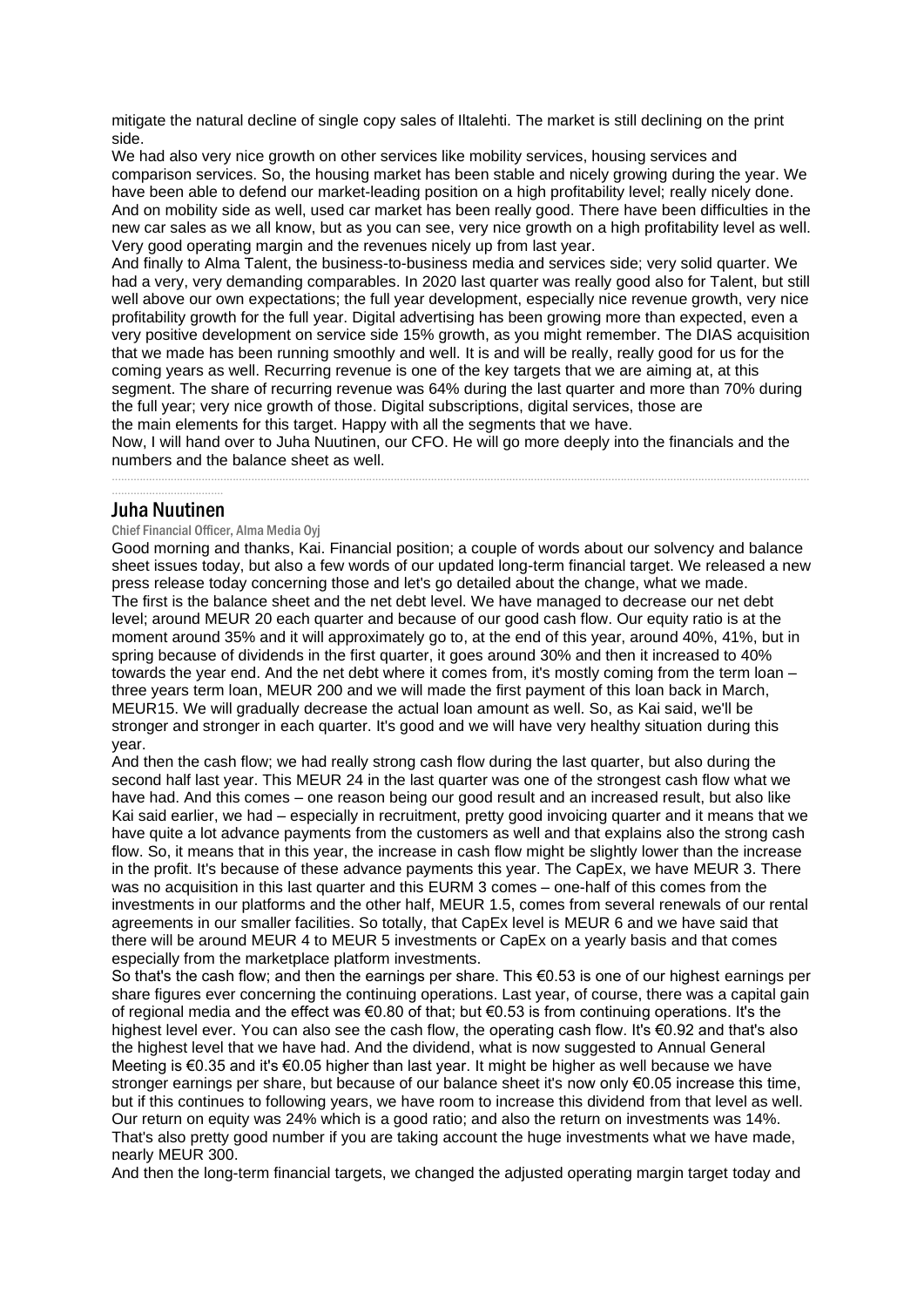we increased it from the 20% to 25%, and the other targets, they remained as they were. So, the revenue growth target is 5%. And naturally, last year, because of this heavy recovery in recruitment sector, but also because of Nettix acquisition, the revenue growth was much higher than this 5%, and also in the first quarter of this year, the revenue growth will be also much, much stronger than the 5% because of this acquisition Nettix is affecting there in the first quarter still, but then after that in the long run, this 5% is good target level.

And then, the operating margin. This 20%, when we are looking that back, was quite modest target, we admit it, but this recruitment recovery last year was something that we didn't expect to happen so fast. We expected that the recovery will happen sometime in two years, three years' period of time but it happened within six months to nine months. So, that was much faster than we expected. And that was the reason why our operating margin increased also much more faster than we expected, but then the other reason is that in our portfolio, there is more and more marketplace type of business which have higher operating margin than previously and that makes also the case different now and those are the two main reasons why we increased our target to 25%. We see those long-term financial targets, a period of three years. So, our goal is to have this 25% within the next three years. And then, we'll keep solvency targeting as it is. So net debt to EBITDA ratio should be lower than 2.5, and actually we are at lower level than the target is. We are at 2.3 at the moment. So that's the longterm financial targets. And this 24% – 25% is pretty tough target, I think, but we have good possibilities to achieve that in a couple of years now.

Thank you. And then we have some comments of operating environment and strategy. Please, Kai, continue.

.................................................................................................................................................................................................................................

#### .................................... Kai Telanne

#### President, Chief Executive Officer & Chairman, Alma Media Oyj

CFO is always a bit careful and modest with the targets - I'm pretty confident with this profitability target. We have a very good plan and I'm really confident that it doesn't take three years to achieve the target. We'll be there sooner, and that's based on a very good start of the year, of course, and a very good plan that we have, but of course all our achievements are also dependent on the underlying economies and operating environment.

If you have a look at the latest forecast of European Commission, it looks like this - with the economies growing between 3% to 8% or 9% in our markets, this is pretty good environment for our purposes. In this kind of environment, we can do quite the nice marketplaces business, really good digital service business and media and advertising business as well in Finland. Hopefully, it stays like this.

We do have inflation going on a little bit faster than expected. Interest rates are rising; and so many, many things are moving, but at the moment the big picture is this and this is view in our eyes; we don't see needs to change our plans and strategy at the moment. We can continue with the good spirit as is.

Finnish advertising market has picked up also in Finland during last year. Of course, we know that the print advertising is still at the low level; that's usual and we have used to that. Our dependency on the print business is lower and lower all the time.

On the Consumer segment, as we know it is over 90% of our digital advertising share at the moment. We have a very low share around that and then on Talent sector, it's a little bit bigger. We have gained market share. It's based on a good performance of our Alma Media services which is the corporate level advertising sale organisation, and the good development also in the marketplaces where we have a good development of the display and programmatic advertising on all lines. As you can see 35% is our market share last year among the Finnish peers and it has been our target, of course, to increase the share.

How do we then continue? As said, after a very good year and a good performance, we are confident with the current strategy. So, there is no need to change the strategy. We are continuing transforming the core, and with the core we mean the media business, the print business to digital and services and also the marketplaces business from the current one to more transformational one. As we have a strong initiative in Finland, we will go to classified listing businesses to transformational businesses where we get the bigger share of the transactional-based businesses. We take a bigger share of the revenues of the transactions with our own services in the future. We have investments there as we did by the end of the year and are doing at the moment. This transformation is really, really interesting on our side. We will grow in digital services especially like in the Talent segment, we have a very good track there – a good journey with the DS and other services as well. And we will diversify our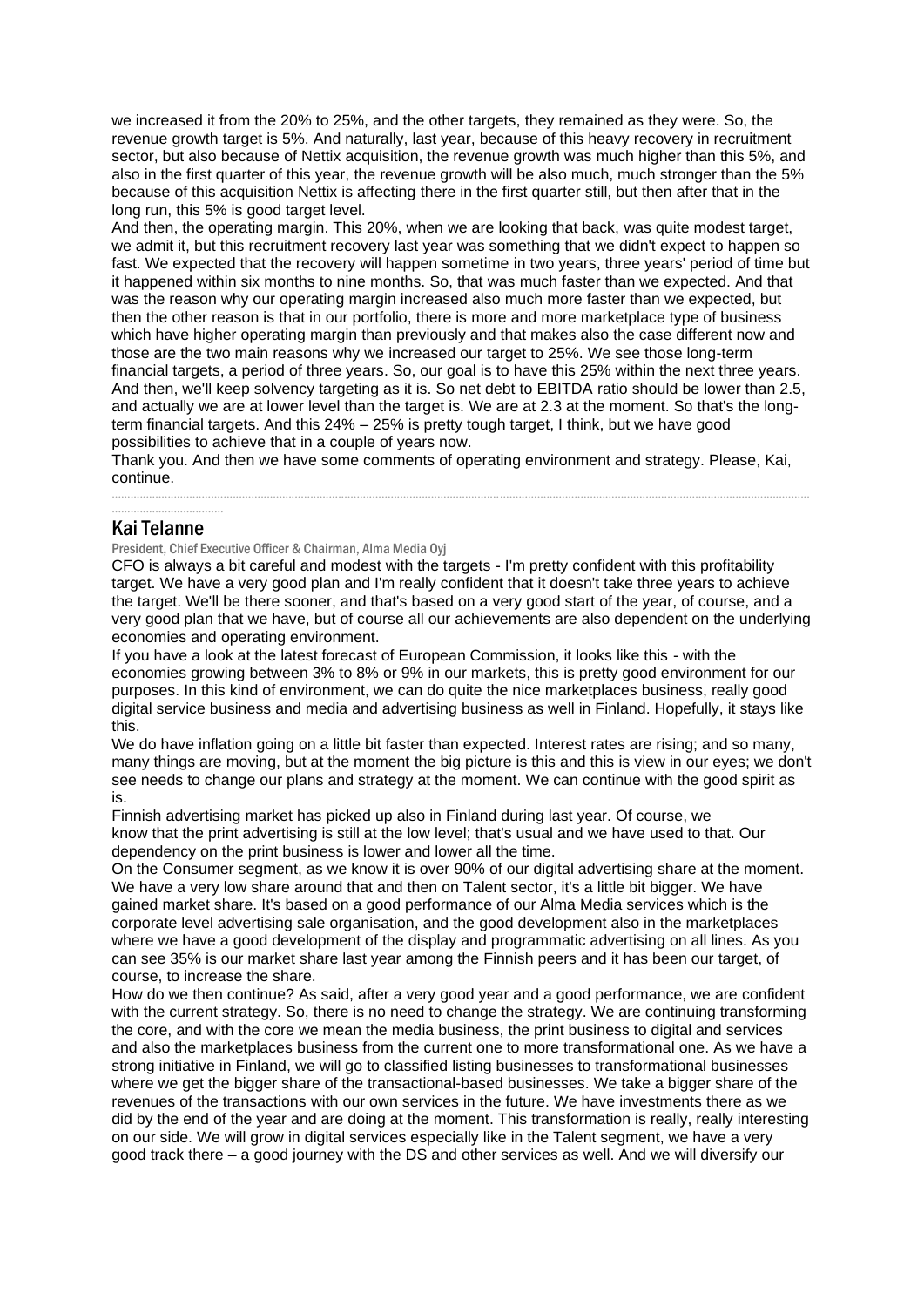marketplaces also to new digital services. And of course, we will continue with the international expansion to new areas and new services in the current areas. That's one of the key elements of our internationalisation and we have a lot of possibilities there.

As said, we had a nice year for the Nettix acquisition and integration. It's gone smoothly, performing as expected and growing. We bought also Netello. That integration has been good as well. We will see the results later.

We have achieved important milestones in the digital business at Alma Talent. 55% of the revenues from digital and that will continue. And hand-in-hand with the transformation from print to digital, the profitability level is going up also as well.

About this Career United initiative that we have - we will be more effective, more profitable in the future, sharing more services, the technology, product development and so on. We aim higher also on profitability side on our Alma Career sector.

Very nice track so far and that will continue. We have had a good start for the year. Our outlook for this year is that we will go further. We expect our revenues to grow and profitability to grow from last year's all-time high level. Of course, we have to have a COVID-19 disclaimer, but to be honest we are not waiting the situation to get worse. We are coming back more like to new normal in the company. We have been safe and healthy so far. We haven't had any casualties. We've been doing pretty well all the time. And at the moment, we are getting back to the offices. We will continue with the multilocal working mode and we have a good possibility for that, but most of the employees want to come back to the office and continue with the cooperation with colleagues. And that's our aim also for the beginning of this year.

Thank you very much. This was our part of the interim report. If you have any kind of questions, we are more than happy to answer those. So, please, any questions? .................................................................................................................................................................................................................................

# .................................... **QUESTION AND ANSWER SECTION**

# Teemu Salmi

Manager-Investor Relations & Commucations, Alma Media Oyj

Yes, we have both comments and questions from online.

The first question is from Sami Sarkamies, Nordea Markets, concerning the long-term targets. And I'd say we covered that fairly well, but if we want to clarify or add something, let me just paraphrase that question to you:

.................................................................................................................................................................................................................................

You did upgrade EBIT margin target about 25% for 2020 even though the previous target was announced not too long time ago in September. What has changed thinking of your outlook?

# Kai Telanne

Much fast recovery especially on the recruitment market and advertising than we expected is the key element. So, the recovery from the COVID-19 situation has been much faster than we expected. As we said, we expected to bounce back in two or three years, but it didn't take more than six months to nine months. So, we were well above our own expectations with the revenues and with the profitability.

Secondly, our portfolio has changed during or with this marketplaces development and with high profitability. Our portfolio balance and the share of high profitability business has increased compared to the lower profitability like print media business. And this balance change in the portfolio will end up to higher profitability and the better possibilities to reach higher profitability also in the future. And we will have these initiatives also which will lead us to a change in the portfolio so in the future. And that will make this kind of new revised target setting clear and necessary. We are really confident. We have a very good plan also to reach the target for the future.

.................................................................................................................................................................................................................................

#### Teemu Salmi

When do you think you might realistically reach the target?

#### Kai Telanne

As Juha said, this target is set for three years. I'm more positive on that. That's of course the role of a CEO, but we have a very good plan. So, I expect that to happen even earlier. .................................................................................................................................................................................................................................

.................................................................................................................................................................................................................................

#### Teemu Salmi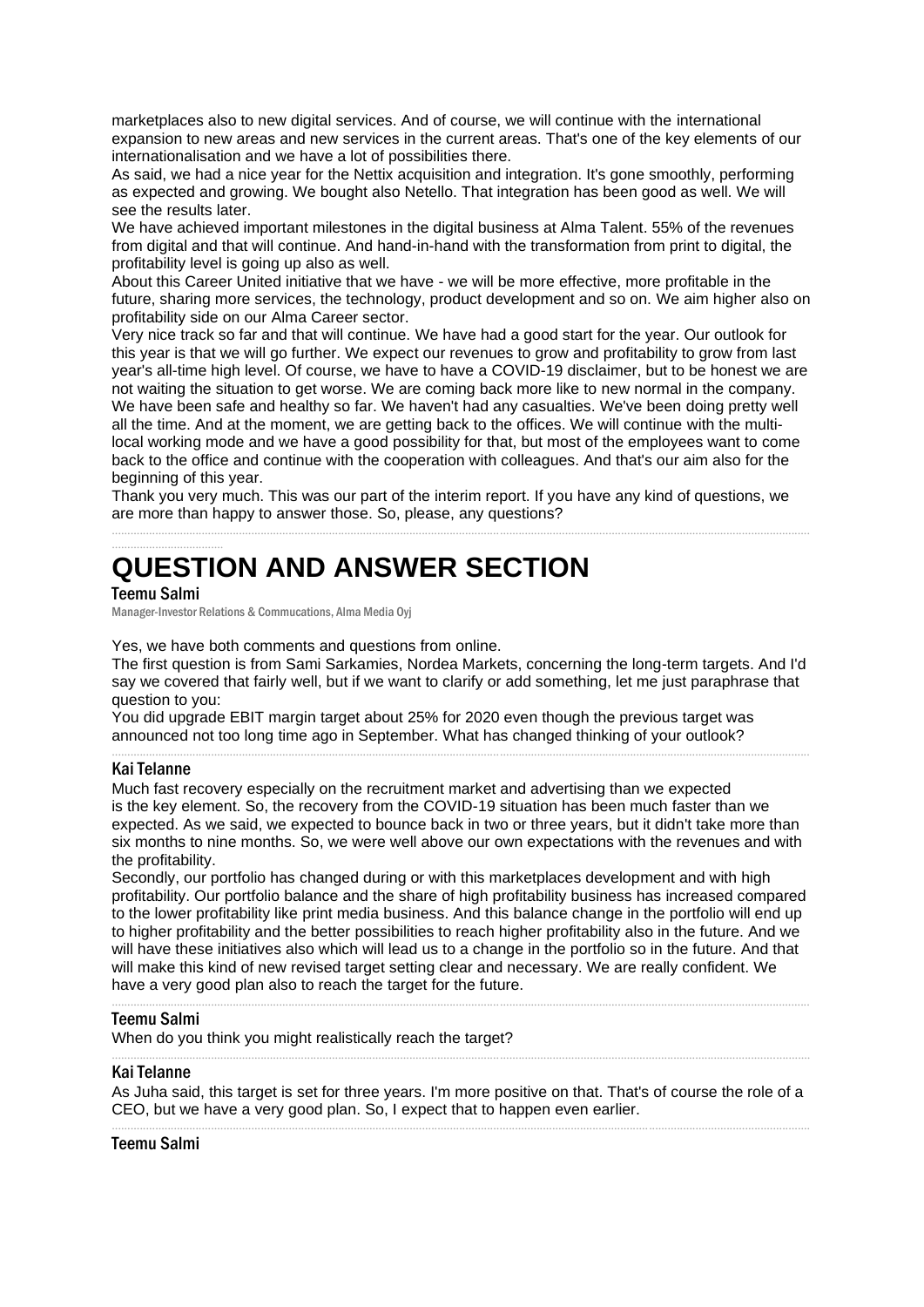Great. Sami's second question was about advertising media. "How do you expect advertising media market to develop in Finland during early 2022? Are you seeing any signs of slowdown in trading conditions?"

.................................................................................................................................................................................................................................

#### Kai Telanne

There's a lot of fluctuation in the advertising sector due to the overall mood and the situation globally, I mean, like what we have in Ukraine and the interest rates and etc. That will have its effects, but we have high targets. We aim and expect our advertising to grow more than the market, and we have - I think expectations are close to double-digit growth than closer to zero growth.

.................................................................................................................................................................................................................................

.................................................................................................................................................................................................................................

.................................................................................................................................................................................................................................

#### Teemu Salmi

Third question from Sami was adjusted EBIT margin rose to 22.2% from 19.7% in 2021. Do you expect margin progression also in 2022 towards your long-term target?

#### Kai Telanne

Yes we do.

#### Teemu Salmi

And his final question, when we think about operating leverage in 2022? Is Q4 or full year 2021 a more relevant benchmark?

#### Kai Telanne

I don't have the exact figures in my head, but Juha might answer that. If I remember correctly, our net debt will decrease around €20 million per quarter with this cash flow and profitability that we have. We do have that. Is that close enough, Juha?

.................................................................................................................................................................................................................................

.................................................................................................................................................................................................................................

.................................................................................................................................................................................................................................

.................................................................................................................................................................................................................................

#### Juha Nuutinen

| Chief Financial Officer, Alma Media Oyj. |  |  |
|------------------------------------------|--|--|

That's true. But it was the question about the operative figure or was it?

#### Teemu Salmi

The operating leverage in the full year; Q4 or full year 2021 a more relevant benchmark.

#### Juha Nuutinen

If I understand it correctly, it's a question also about the profit side and on the EBIT side. So, the first quarter of this year – last year, first quarter was we were living in a COVID situation then and we will have strong increase in revenue in the first quarter compared to last year, but then it goes much even when it goes to the second quarter. But the first quarter will be strong increase in revenue and profit.

.................................................................................................................................................................................................................................

#### Kai Telanne

As we know, we have Nettix in our figures, have had since the April last year. It lacks from the figures during the first quarter of this year. Of course, with that increase, the revenues and the profitability will be different from the last year. And the second thing is that our carrier revenues and invoicing has been really high by the end of the last year and that will continue during the first half, of course, and hopefully for the last part of this year as well. So, the first quarter will be different of course from the last year's comparables.

#### Teemu Salmi

Great. Moving on .. this is a shorter one from Turo Kiiski, an analyst from 3J: "Update on the Iltalehti Plus subscription numbers and how the business is going?" .................................................................................................................................................................................................................................

.................................................................................................................................................................................................................................

#### Kai Telanne

It's moving nicely. We have not yet disclosed the exact numbers. But well above our expectations. I could say that we have been able to mitigate the decline of the print subscriptions by the increase of the digital subscription of Iltalehti Plus. That's what we want to say. And that's been our goal of course. From now on, we will go further and we have a very good plan and development there as well.

.................................................................................................................................................................................................................................

## Teemu Salmi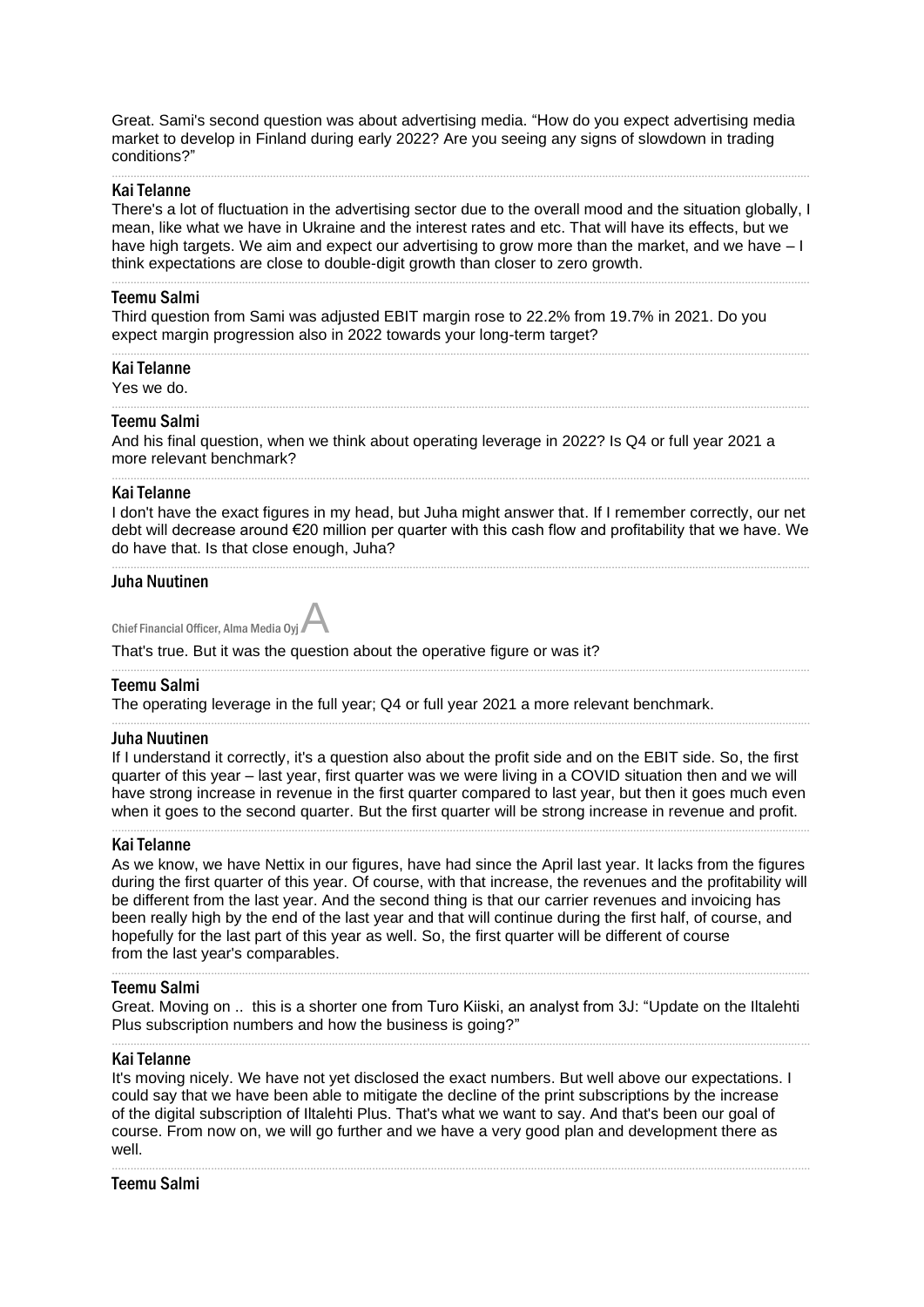Then Petri Gostowski from Inderes and this is a direct quote: "We saw broad cost increases on Q4. You mentioned personnel expenses to be a main driver in Career. Have you added personnel here and what is the impact and level of wage inflation?"

.................................................................................................................................................................................................................................

#### Kai Telanne

I'll start from the last part. The wage inflation is running on the tech side. The resources or the tech developing, especially on the software developing, there's salary inflation going on. Nowhere else. This kind of normal inflation which has been also planned, sure. No worries with that. The cost on our side comes to the investments that the new initiatives like we have new services and those one. And of course, on the Career side, we have revenue dependent and based cost, moving cost. When the revenues are growing, the costs are growing. They're somewhat more or less sales costs; moving sales costs. And of course if there's the growing market and demand, we want to increase a little bit more of the push and the sales and the costs in order to get the sales that we want, the market share that we want. With a profitability margin of close to 50%, it's of course a clever thing to do. The Career costs are coming from the sales cost, software development and some new initiatives on the product development side. Otherwise, the cost increase is coming from investments into the software. We are transforming our marketplaces business from traditional listing business to transactional businesses and that's where we are putting effort and money at the moment. On a group level that applies also to Alma Talent where we have a digital service initiatives like the DIAS and other services, so we are investing into those in order to get the results later with these businesses. They are running as expected and smoothly. All the business increases are planned, no unexpected or extraordinary costs; except, the group cost increase of EUR 1.4 which came from longterm incentives. Of course, with the good profitability development and a good share price increase from 2015, the long-term incentives will be paid and they are there. They were not in our plans before, but only after the good results, so that will be the difference. .................................................................................................................................................................................................................................

#### .................................... Teemu Salmi

And also from Petri Gostowski: "Nettix revenue and EBITDA seem to have decreased lightly in 2021 compared to 2020. Can you talk about the drivers behind the development?" .................................................................................................................................................................................................................................

#### Kai Telanne

Those are the cost increases are those planned investments, so we are developing the software and the platform as we have said. We are increasing at the moment the development cost to renew the platform of the whole. We are investing on our software system business by investing and renewing the platform of Nettix from traditional to more transaction business like. And those investments will blow over from now on, but that will bring the new revenues in the near future also, so that will be a good investment, of course. The basic profitability level of the business is not decreasing. We will stay on a high margin level and even higher with the transactional model.

.................................................................................................................................................................................................................................

.................................................................................................................................................................................................................................

.................................................................................................................................................................................................................................

#### Teemu Salmi

Yet another one from Petri concerning the Nettix - do you expect to fully reach the targeted €1.5 million synergies this year?

#### Kai Telanne

Yes. That will happen.

#### Teemu Salmi

Also from Petri .. "Associated company supported your results slightly again in Q4. Is all of this stemming from Bolt.Works again on how has the profitability of Bolt developed. Should we expect Bolt's contribution to your earnings to be on an increasing track this year?"

#### Juha Nuutinen

That's true that it's mostly coming from Bolt associated companies. Bolt is making the increase in that sense. Bolt had a pretty good and strong second half last year. And that's why it's also seen in our results as well. I think Bolt is in a good speed and we expect it that it will continue with the growth path as it had last year. So, I think the company is in good fit at the moment.

.................................................................................................................................................................................................................................

.................................................................................................................................................................................................................................

.................................................................................................................................................................................................................................

#### Kai Telanne

The revenues of Bolt has increased more than expected.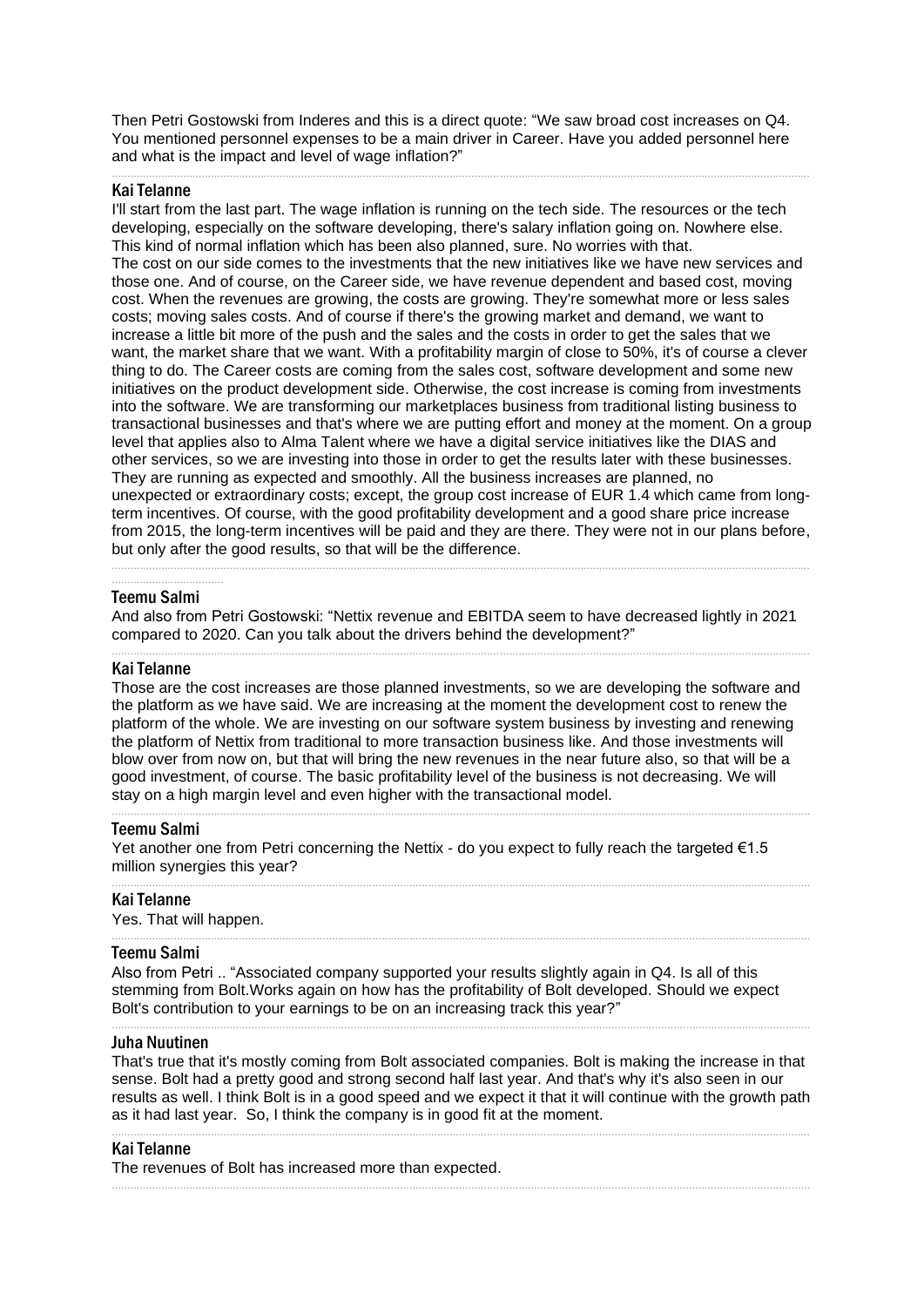#### Teemu Salmi

Moving on. This is about Seduo: "Could you open a little bit more about your long-term plans and current situation with Seduo?"

#### Kai Telanne

It's an important part of the add-on service development of Career. The big picture is that we aim at leveraging the business in new geographical areas. We are strong in Czech Republic. We have been doing quite well in Slovakia. We have had the slow start in Finland but we have possibilities to go abroad. So, that is the plan. We are investigating the new areas at the moment and we have a good setup for that and the organisation is in place.

.................................................................................................................................................................................................................................

.................................................................................................................................................................................................................................

#### Teemu Salmi

And follow up on the same topic was: "is Seduo numbers reported under marketplace numbers or service numbers in the Alma Career segment reporting?"

#### Kai Telanne

....................................

Seduo numbers are service numbers, but inside Alma Career - they are like marketplaces and service business there. .................................................................................................................................................................................................................................

.................................................................................................................................................................................................................................

#### Teemu Salmi

A question from an analyst from SEB, Maria Wickstrom: "Finnish advertising revenue is still below 2019 levels. What is your view on the ongoing recovery if we should be again above 2019 levels in this year? How do you see ad revenues developing across segments especially in print?"

.................................................................................................................................................................................................................................

#### Kai Telanne

Print advertising will be in difficulties. There's a transformation going on. The advertisers are moving more to the digital. That's the expectation. We will wait for the Finnish market to recover during this year. Hopefully, it happens. It depends very much on the overall situation. There are, of course, differences between different segments. For us, for example, we have had to develop in many sectors and of course in the digital side. As we know, the new car market has been difficult during last year. So we wait for that to increase. Hopefully, it happens. And of course, some other segments which are suffered from the pandemic. Also for the first half of the year, they will be in difficulties, but mostly our most important segments will be doing quite well and there're a lot of expectations for them to grow. So, our expectation is that we will have quite a good market this year.

#### Teemu Salmi

Shifting gears now to Pia Rosqvist-Heinsalmi from Carnegie asking about the M&A. And the specific question is, can you describe your M&A pipeline. Were there any substantial challenges in the market in 2021 that have impacted your plans?

.................................................................................................................................................................................................................................

.................................................................................................................................................................................................................................

#### Kai Telanne

Not really. We have of course a pipeline, but with this balance sheet, we can't do any big moves yet. We have to digest the investments that we have done. As Juha said, we have spent almost MEUR 300 during last year or two. And before we have a healthier balance sheet, we cannot move or do this kind of big moves, but we have this kind of resources MEUR 30 - 40 for smaller moves. And we have many, many possibilities and a good pipeline. We will have a closer look at the possibilities. There are other kind of possibilities to move if needed, but I would say that we will likely wait for a year or two before we can do bigger moves with these resources. Of course, if we have a very good target in sight we can go to the stock market then and should have resources for those, but I'm talking about the current balance sheet.

.................................................................................................................................................................................................................................

.................................................................................................................................................................................................................................

#### Teemu Salmi

We don't have any more questions but we do have one more comment. And this comment is from Raimo Mäkelä and it says, "Good job. Congratulations."

#### Kai Telanne

Thank you, Raimo! Raimo was the former director of the marketplaces and he knows very well the business, so thanks a lot. Encouraging comment.